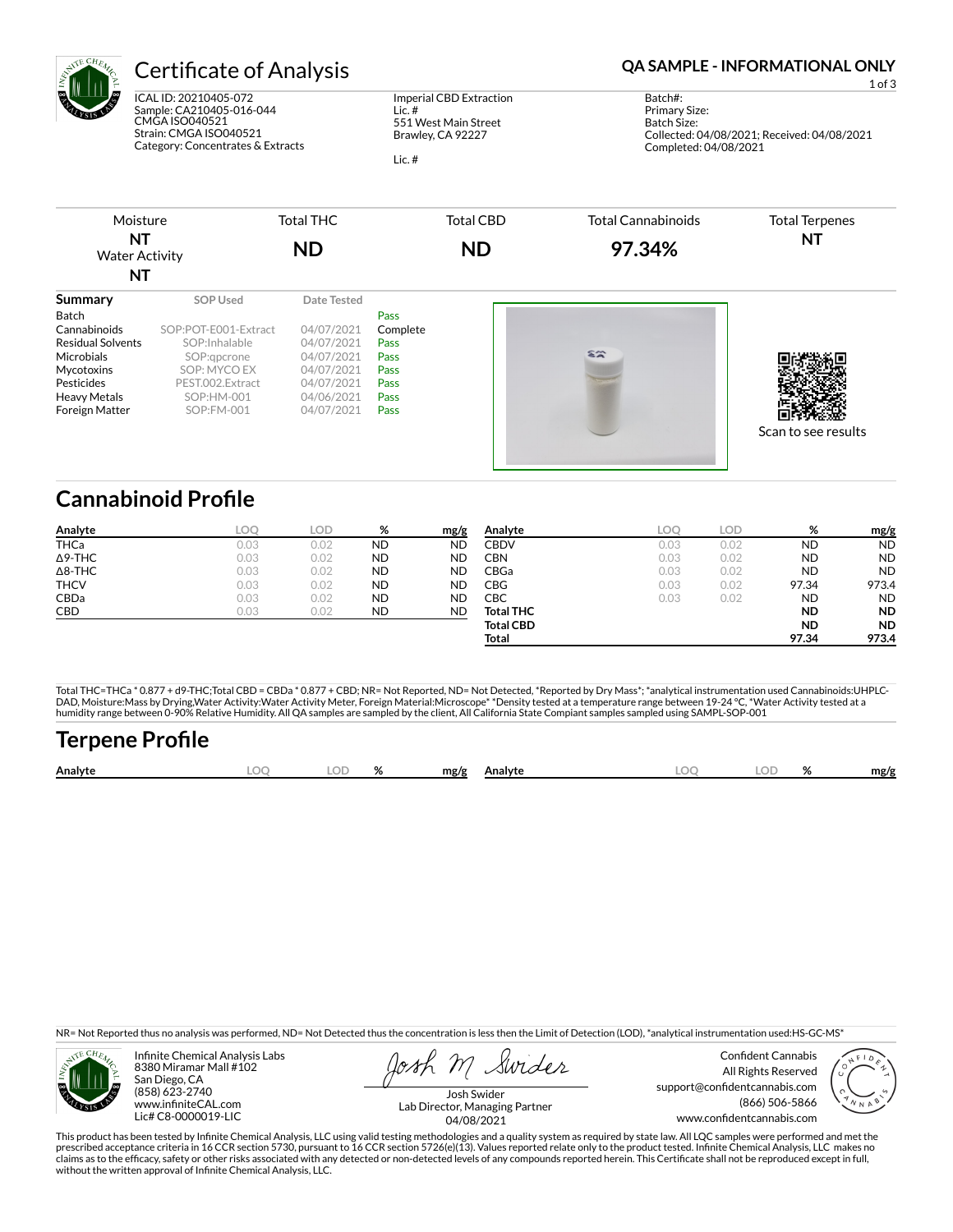

ICAL ID: 20210405-072 Sample: CA210405-016-044 CMGA ISO040521 Strain: CMGA ISO040521 Category: Concentrates & Extracts Imperial CBD Extraction Lic. # 551 West Main Street Brawley, CA 92227

Lic. #

2 of 3

Batch#: Primary Size: Batch Size: Collected: 04/08/2021; Received: 04/08/2021 Completed: 04/08/2021

### **Residual Solvent Analysis**

| Category 1          |           | LOO .               | LOD       | Limit     | Status | Category 2    |           | LOO. | LOD. | Limit     | Status | Category 2  |      | LOO. | <b>LOD</b> | Limit.    | Status |
|---------------------|-----------|---------------------|-----------|-----------|--------|---------------|-----------|------|------|-----------|--------|-------------|------|------|------------|-----------|--------|
|                     |           | $\mu$ g/g $\mu$ g/g | $\mu$ g/g | $\mu$ g/g |        |               | µg/g      | ug/g | ug/g | $\mu$ g/g |        |             | µg/g | Ug/g | $\mu$ g/g  | $\mu$ g/g |        |
| 1.2-Dichloro-Ethane | <b>ND</b> |                     |           |           | Pass   | Acetone       | ND        | 300  | 200  | 5000      | Pass   | n-Hexane    | ND   | 35   | 20         | 290       | Pass   |
| Benzene             | <b>ND</b> |                     |           |           | Pass   | Acetonitrile  | <b>ND</b> |      | 100  | 410       | Pass   | Isopropanol | ND   | 300  | 200        | 5000      | Pass   |
| Chloroform          | <b>ND</b> |                     |           |           | Pass   | Butane        | ND.       | 300  | 200  | 5000      | Pass   | Methanol    | ND   | 300  | 200        | 3000      | Pass   |
| Ethylene Oxide      | <b>ND</b> |                     |           |           | Pass   | Ethanol       | <b>ND</b> | 300  | 200  | 5000      | Pass   | Pentane     | ND   | 300  | 200        | 5000      | Pass   |
| Methylene-Chloride  | <b>ND</b> |                     |           |           | Pass   | Ethyl-Acetate | <b>ND</b> |      | 200  | 5000      | Pass   | Propane     | ND   | 300  | 200        | 5000      | Pass   |
| Trichloroethene     | <b>ND</b> |                     | U.5       |           | Pass   | Ethyl-Ether   | ND        | 300  | 200  | 5000      | Pass   | Toluene     | ND   | 150  | 1 N G      | 890       | Pass   |
|                     |           |                     |           |           |        | Heptane       | <b>ND</b> |      | 200  | 5000      | Pass   | Xylenes     | ND   | 15O  |            |           | Pass   |

NR= Not Reported thus no analysis was performed, ND= Not Detected thus the concentration is less then the Limit of Detection (LOD) ,\*analytical instrumentation used=HS-GC-MS\*

### **Heavy Metal Screening**

|         |           | LOC   | <b>LOD</b> | Limit. | <b>Status</b> |
|---------|-----------|-------|------------|--------|---------------|
|         | µg/g      | µg/g  | $\mu$ g/g  | µg/g   |               |
| Arsenic | <b>ND</b> | 0.048 | 0.016      | 0.2    | Pass          |
| Cadmium | <b>ND</b> | 0.012 | 0.004      | 0.2    | Pass          |
| Lead    | <b>ND</b> | 0.011 | 0.004      | U.5    | Pass          |
| Mercury | <b>ND</b> | 0.033 | 0.011      |        | Pass          |

NR= Not Reported thus no analysis was performed, ND= Not Detected thus the concentration is less then the Limit of Detection (LOD) , \*analytical instrumentation used:ICP-MS\*

### **Microbiological Screening**

|                               | <b>Result</b> | <b>Status</b> |
|-------------------------------|---------------|---------------|
| Aspergillus flavus            | Not Detected  | Pass          |
| Aspergillus fumigatus         | Not Detected  | Pass          |
| Aspergillus niger             | Not Detected  | Pass          |
| Aspergillus terreus           | Not Detected  | Pass          |
| shiga toxin-producing E. coli | Not Detected  | Pass          |
| Salmonella SPP                | Not Detected  | Pass          |

ND=Not Detected; \*analytical instrumentation used:qPCR\*



Infinite Chemical Analysis Labs 8380 Miramar Mall #102 San Diego, CA (858) 623-2740 www.infiniteCAL.com Lic# C8-0000019-LIC

Josh M Swider

Confident Cannabis All Rights Reserved support@confidentcannabis.com (866) 506-5866 www.confidentcannabis.com



Josh Swider Lab Director, Managing Partner 04/08/2021

This product has been tested by Infinite Chemical Analysis, LLC using valid testing methodologies and a quality system as required by state law. All LQC samples were performed and met the<br>prescribed acceptance criteria in without the written approval of Infinite Chemical Analysis, LLC.